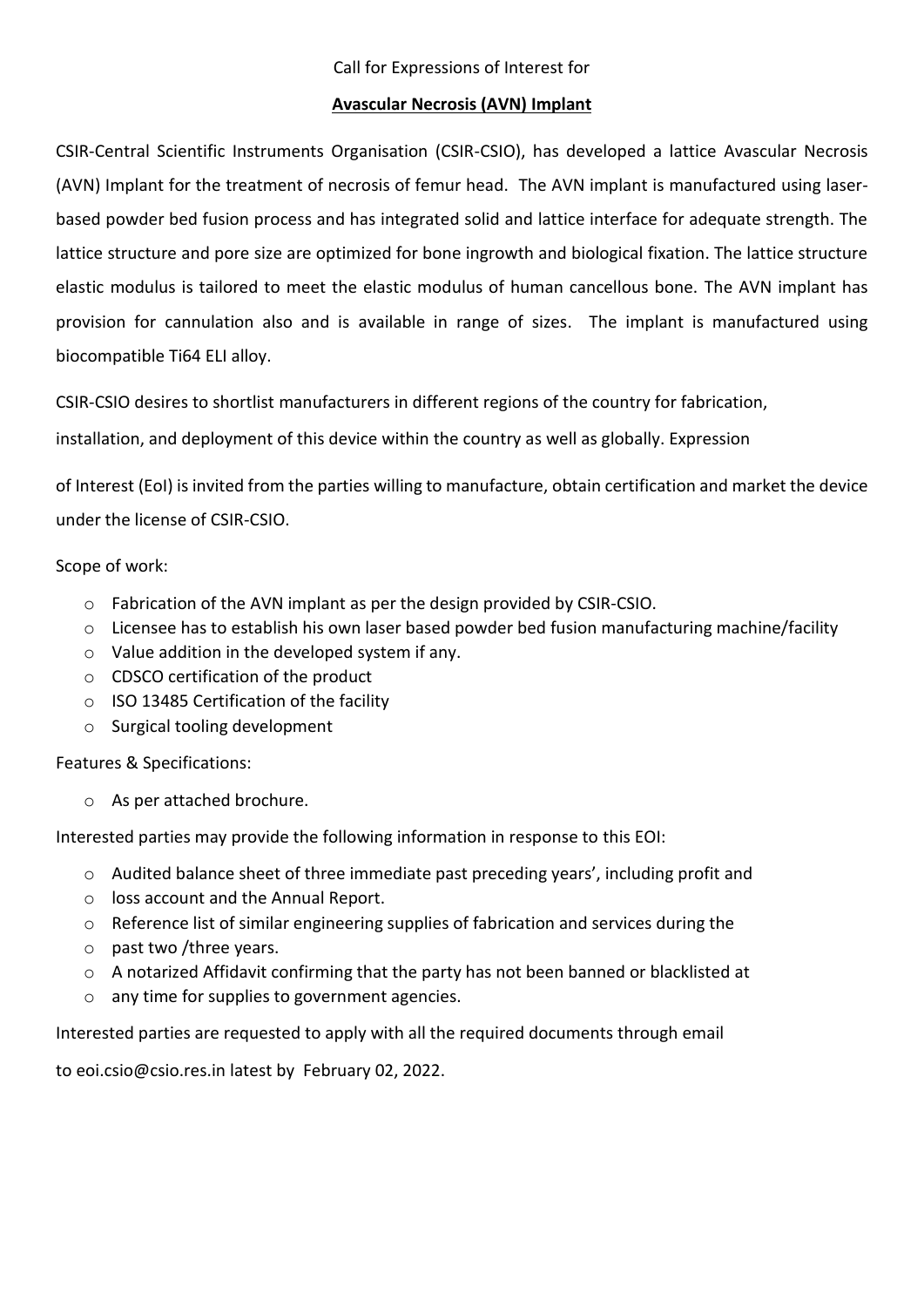#### **अवस्कुलर नेक्रोसिि (एवीएन) इम्पललांट की रुचि की असिव्यक्ति केसलए आमांत्रण**

सीएसआईआर-केंद्रीय वैज्ञानिक उपकरण संगठन (सीएसआईआर-सीएसआईओ) ने एक जालीदार संरचित एसिटाबुलर कप विकसित किया है जिसका उपयोग प्राथमिक के साथ-साथ संशोधन सर्जरी में भी किया जा सकता है। कप लेजर-आधारित पाउडर बेड फ्यूजन प्रक्रिया का उपयोग करके निर्मित होता है और इसमें पर्याप्त मजबूती के लिए एकीकृत ठोस और जाली इंटरफ़ेस होता है। जाली की संरचना और रोमकूप का आकार अस्थि अंतर्वृद्धि और जैविक निर्धारण के लिए अनुकूलित है। जाली संरचना लोचदार मापांक मानव रद्द हड्डी के लोचदार मापांक को पूरा करने के लिए सिलवाया गया है। कप कई आकारों में उपलब्ध हैं और बायोकंपैटिबल Ti64 ELI मिश्र धातु का उपयोग करके निर्मित किए गए हैं

सीएसआईआर-सीएसआईओ देश के साथ-साथ विश्व स्तर पर इस उपकरण के निर्माण, स्थापना और तैनाती के लिए देश के विभिन्न क्षेत्रों में निर्माताओं को शॉर्टलिस्ट करना चाहता है। सीएसआईआर-सीएसआईओ के लाइसेंस के तहत डिवाइस के निर्माण, कार्यान्वयन और स्थापित करने के इच्छुक पक्षों से रुचि की अभिव्यक्ति (ईओआई) आिंत्रत्रत की जाती है।

#### **कलम की दलयरल:**

- o सीएसआईआर-सीएसआईओ द्वारा प्रदाि ककए गए डडजाइि के अिुसार एसीटैबुलर कप का नििाजण।
- o लाइसेंसधारी को अपिी लेजर आधाररत पाउडर बेड फ्यूजि िशीि थथावपत करिी होगी
- o ववकससत प्रणाली िें िूल्यवधिज यटद कोई हो।
- o उत्पाद का सीडीएससीओ प्रिाणीकरण
- $\circ$  आईएसओ 13485 स्विधा का प्रमाणन
- o सजजजकल टूलींग ववकास

#### **ववशेषिलएां और ववननदेश:**

संलग्न विवरणिका के अनुसार।

### **इच्छुक पलर्टियलां इि ईओआई के जवलब में ननम्नसलखिि जलनकलरी प्रदलन कर िकिी हैं:**

- o लाभ और हानि खाते और वावषजक ररपोटज सटहत वपछले तीि तत्काल वपछले वषों की लेखा परीक्षक्षत बैलेंस शीट।
- o वपछले दो/तीि वषों के दौराि नििाजण और सेवाओं की सिाि इंजीनियररंग आपूनतज की संदभज सूिी।
- o एक लघु वीडडयो या तथवीरों के साथ क्षेत्र और टूलींग सूिी सटहत उपलब्ध नििाजण सुववधाओं का वववरण।
- o ऐसे प्रिाणपत्रों की प्रनतयों के साथ गुणवत्ता प्रिाणपत्रों/िान्यताओं की सूिी जो वतजिाि िें िान्य हैं।
- $\, \circ \,$  एक नोटरीकृत हलफनामा यह पुष्टि करता है कि पार्टी को सरकारी एजेंसियों को आपूर्ति करने के लिए किसी भी समय प्रतिबंधित या काली सूची में नहीं डाला गया है।

इच्छुक पार्टियों से अन्**रोध है कि वे सभी आवश्यक दस्तावेजों के** साथ ईमेल के माध्यम से eoi.csio@csio.res.in पर 02.02.2022 तक आवेदन करें।